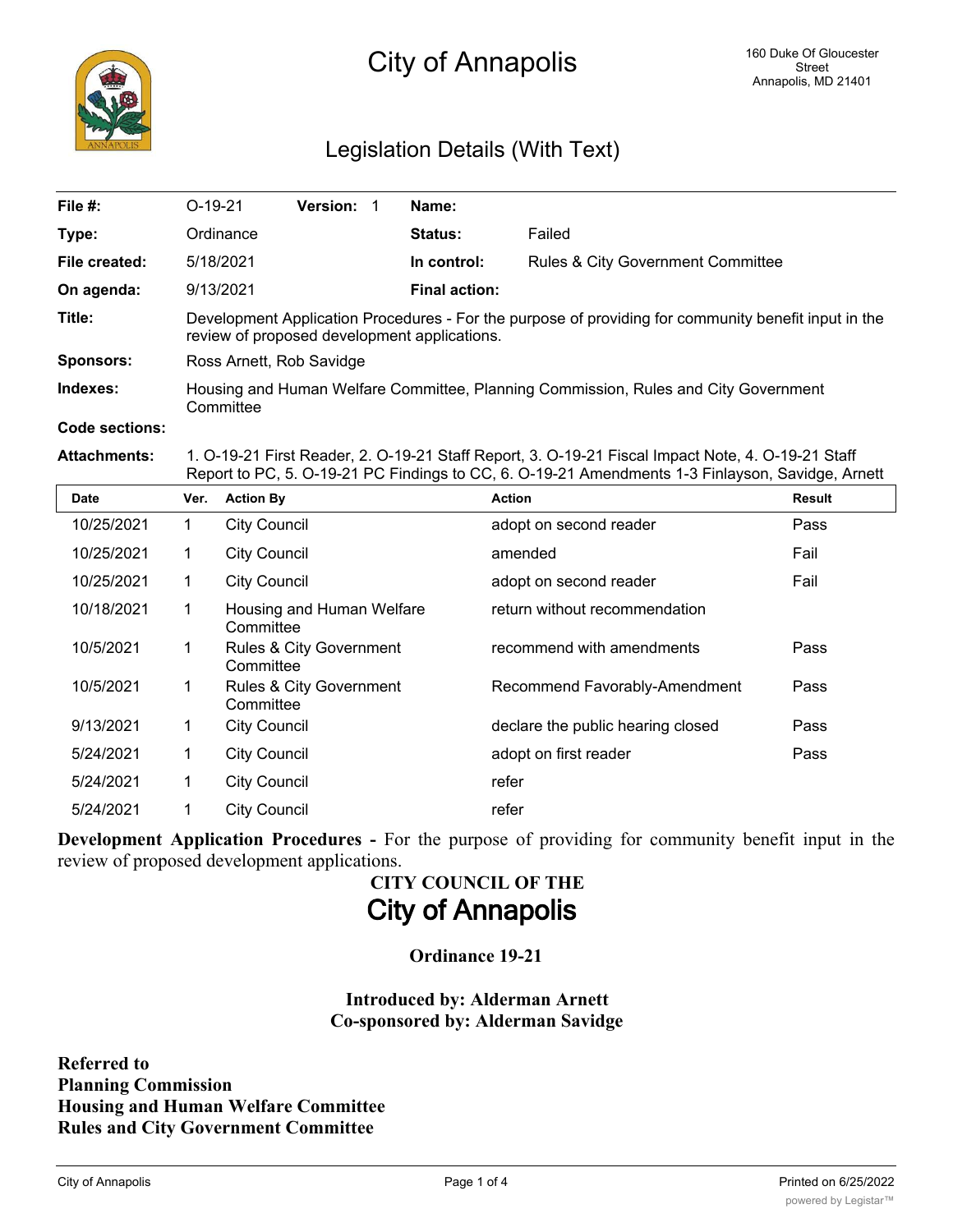**180 day Rule:\_\_\_\_\_\_\_\_\_\_\_**

**AN ORDINANCE** concerning

#### **Development Application Procedures**

- **FOR** the purpose of providing for community benefit input in the review of proposed development applications.
- **BY** repealing and reenacting with amendments the following portions of the Code of the City of Annapolis, 2021 Edition 21.10.010
- **WHEREAS**, the Annapolis City Council desires to promote discussions between real estate developers and the community surrounding significant developments early in the design process; and
- **WHEREAS**, numerous parties among both the development community and the general public have remarked to the City Council on the importance of the City having a uniform review processes among different types of development review applications; and
- **WHEREAS**, the Annapolis City Council wishes greater public input and review of Major Site Design proposals.

**SECTION I: BE IT ESTABLISHED AND ORDAINED BY THE ANNAPOLIS CITY COUNCIL** that the Code of the City of Annapolis shall be amended to read as follows:

### **Title 21 - PLANNING AND ZONING**

### **Chapter 21.10 - GENERAL APPLICATION PROCEDURES AND FEES Section 21.10.010 - Common procedures for review of applications.**

Applications submitted for review and approval pursuant to the Zoning Code will be processed in accordance with the procedures of this section and any other procedures that are established in a Division II chapter in connection with a specific zoning application. The specific procedures established in other Division II chapters may reference sections of the common procedures for review of applications.

- A. Pre-application Conference. The purpose of a pre-application conference shall be to acquaint the Planning and Zoning Director with a potential application and to acquaint the potential applicant with the requirements of the zoning code, building codes, and other relevant criteria and procedures. A preapplication conference shall not be an exhaustive review of all potential issues. The pre-application conference is informational only, and is not an approval in any manner of a proposal. Prior to the submission of an application required by the zoning code, a pre-application conference with the Planning and Zoning Director shall be in accordance with the following:
	- 1. Required Conference. A pre-application conference with the Planning and Zoning Director shall be held for the following types of applications:
		- a. Major site design plan applications.
		- b. Planned development applications.
		- c. Zoning map or text amendments.

2. Optional Conference. For all other applications, the Planning and Zoning Director may hold a pre-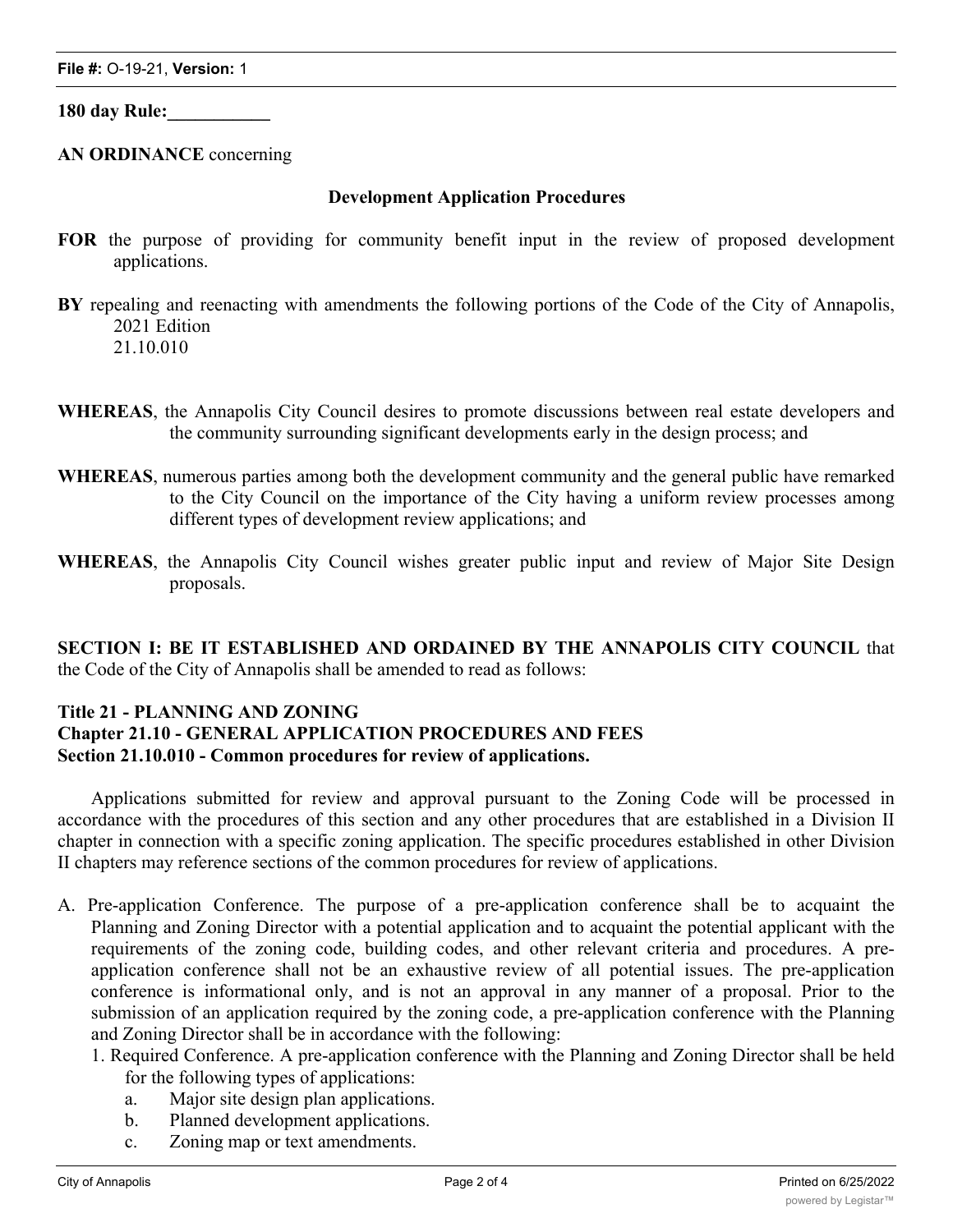- 2. Optional Conference. For all other applications, the Planning and Zoning Director may hold a preapplication conference.
- B. Community Meeting. The purpose of a community meeting is to inform persons and community associations, including but not limited to, homeowners associations, condominium associations, resident associations, and business associations. The prospective applicant shall address the items identified by the Planning and Zoning Director's checklist and receive comments and concerns about the development proposal so that the prospective applicant may become aware of those comments and concerns before submission and formal consideration of the application. The list of associations and their contact information shall be maintained by the Office of the Mayor.
	- 1. Required Community Meeting. A community meeting shall be held before submission of an application that requires a certificate of adequate public facilities under Title 22 of the City Code and for a proposed subdivision that will contain a new street.
	- 2. Optional Community Meeting. For all other types of applications, a community meeting shall be optional. Whenever a required community meeting is held, the prospective applicant may hold additional optional community meetings.
	- 3. Before a community meeting may be held, the prospective applicant shall provide notice in accordance with Section 21.10.020(A) and (B) of this Code. A community meeting shall be held not earlier than one year prior to submission of an application and no later than fourteen days prior to submission of an application.
	- 4. A prospective applicant who has conducted a community meeting shall provide a written summary of the community meeting to the Planning and Zoning Director within thirty days after the conclusion of the community meeting, unless already submitted with the application. The written summary shall include a list of meeting attendees, a summary of attendee comments, an overview of discussions related to the development proposal, and any other information the prospective applicant deems appropriate. The written summary shall be submitted with the application and be made available by the Planning and Zoning Director for public inspection. Anyone attending the community meeting may submit a written response to the prospective applicant's summary to the Planning and Zoning Director, which response the Planning and Zoning Director shall include with the application file. If an application is not filed within one year after a community meeting occurs, then before an application is filed, the prospective applicant shall hold another community meeting to be conducted in accordance with the provisions of this section.
	- 5. WITHIN 30 DAYS AFTER THE COMPLETION OF THE REQUIRED COMMUNITY MEETING, THE ALDERPERSON FOR EACH WARD IN WHICH THE DEVELOPMENT IS PROPOSED MAY CONVENE A DIVERSE COMMITTEE OF RESIDENTS AND BUSINESS REPRESENTATIVES TO MEET WITH THE APPLICANT TO REVIEW THE PROJECT PLANS AND IDENTIFY SPECIFIC COMMUNITY BENEFITS. IF A MEETING IS CONVENED, A WRITTEN REPORT SHALL BE SUBMITTED BY THE COMMITTEE TO PLANNING AND ZONING.
- C. Application Forms and Submittals. All applications required under this Zoning Code shall be submitted with all required information on such forms, and in such number, as required by the Planning and Zoning Director. The Planning and Zoning Director shall have the authority to request additional information not specifically listed on the application forms to ensure compliance with this code. All applications shall be accompanied by required application fees in accordance with Section 21.10.050.
- D. Review for Completeness. All applications shall be submitted to the Planning and Zoning Director. Within no more than fifteen days of receipt of an application, the Planning and Zoning Director shall determine whether the application is complete. If the Planning and Zoning Director determines that the